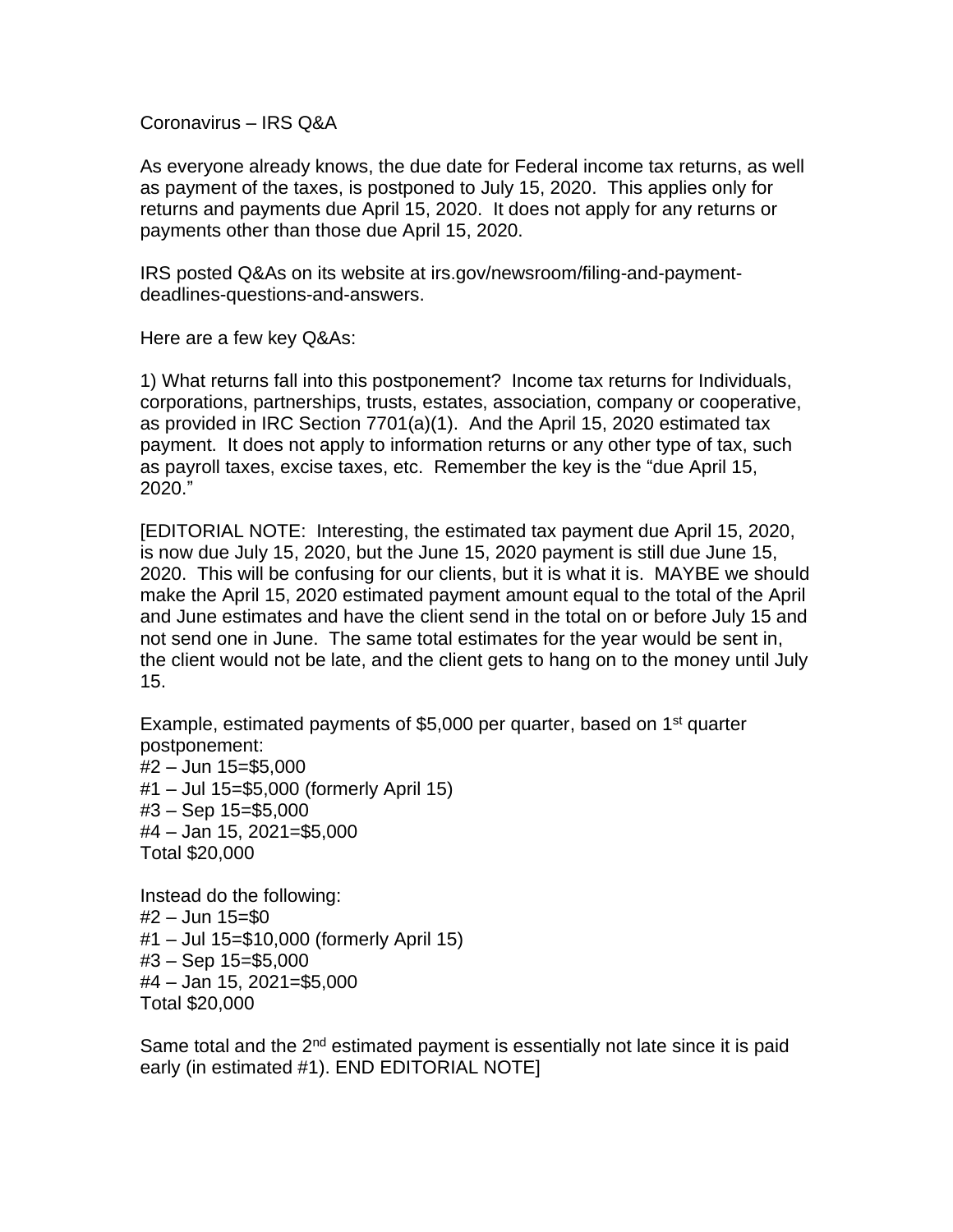2) Does this apply to extensions? Yes, this applies to extensions. If a taxpayer needs more time, the taxpayer is required to file an extension by the postponed due date of July 15, 2020.

3) How long does an extension give to file the return since the unextended due date is postponed to July 15, 2020. IRS' website states the extension is good through the normal extended date, such as October 15, 2020, for calendar year individuals.

[EDITORIAL NOTE: Section 6081 provides extensions. Briefly this code section states an extension is good for 6 months from the due date, therefore since the due date is postponed to July 15, the extension period would seem to be the normal extension period from July 15, 2020. For example, extended individual returns would be due January 15, 2021. (But IRS' website says October 15<sup>th</sup> so plan on only the normal extended due date and you'll be fine.) END]

4) Does this mean the deadline for making contributions to IRAs and HSAs is also postponed? IRC Section 219 (IRAs) and 223 (HSAs) state the deadline for making contributions is the due date of the return. Since the due date of the return is now July 15, 2020, the due date of these contributions is July 15, 2020.

5) Does this postpone the date for making employer retirement plan contributions? Since the return's due date is postponed, any retirement plan contribution due by the due date of the return is also postponed.

[EDITORIAL NOTE: The date for removing excess deferrals without being penalized remains at April 15, 2020, END]

6) Now that the due date of payments is postponed until July 15, 2020, what date will IRS be taking electronic withdrawals of balance due amounts and 1<sup>st</sup> quarter estimated tax payments that have already been set up to come out April 15, 2020? The withdrawal will take place on the date originally set up. However, IRS web site says such payments can be cancelled by saying:

- Call IRS e-file Payment Services 24/7 at 1-888-353-4537 to inquire about or cancel your payment, but please wait 7 to 10 days after your return was accepted before calling.

- Cancellation requests must be received no later than 11:59 p.m. ET two business days prior to the scheduled payment date.

Of course, once a taxpayer cancels a payment, the taxpayer needs to arrange to make the payment, such as by sending a check with a voucher, using EFTPS, etc.

A copy of Notice 2020-18 and this IRS' Q&A page can be found on our web site, ataxprof.com, under the Tax Pro Newsletters tab.